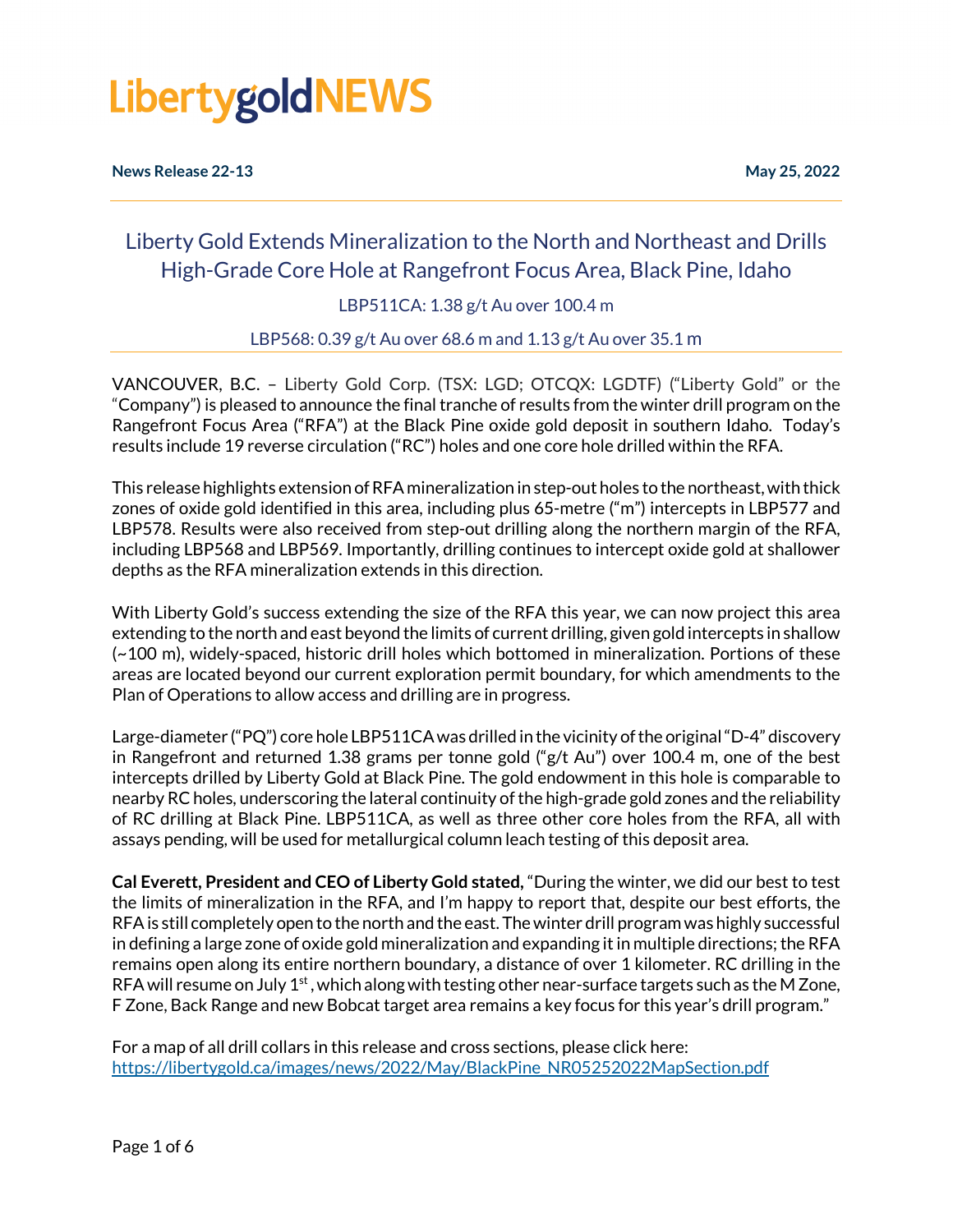For a full table of Liberty Gold drill results for Black Pine, please click here: [https://libertygold.ca/images/news/2022/May/BlackPine\\_NR05252022AllAssays.pdf](https://libertygold.ca/images/news/2022/May/BlackPine_NR05252022AllAssays.pdf)

#### **RFA HIGHLIGHTS:**

- LBP511CA, a core hole drilled in the original Rangefront D-4 discovery area, returned 1.38 g/t Au over 100.4 m, which is one of the best intercepts recorded to-date at Black Pine.
- The gold endowment in this hole is comparable to nearby RC holes and the original D-4 Discovery holes, which returned:
	- $\circ$  LBP356 (~25 m west): 86.9 m grading 0.91 g/t Au and 21.3 m grading 2.03 g/t Au;
	- $\circ$  LBP358 (~100 m east); 24.4 m grading 1.23 g/t Au and 50.3 m grading 1.37 g/t Au
- RC holes drilled along the northern edge of the RFA continue to intercept long intervals of oxide gold mineralization at relatively shallow depth. Results include:
	- $\circ$  LBP568: 68.6 m grading 0.39 g/t Au and 35.1 m grading 1.13 g/t Au
	- $\circ$  LBP569: 19.8 m grading 0.43 g/t Au (from 7 m down-hole) and 25.9 m grading 0.45 g/t Au and 30.5 m grading 0.49 g/t Au
- New drill results from the northeastern edge of the RFA also encountered long intervals of oxide gold mineralization. Results include:
	- $\circ$  LBP577: 65.5 m grading 0.30 g/t Au
	- $\circ$  LBP578: 71.6 m grading 0.43 g/t Au
- As a result, the RFA remains open along the entire northern edge of the drilled area, a distance of over 1 kilometer.
- The presence of gold in shallow historic holes beyond the limit of Liberty Gold drilling suggests that the RFA will continue to grow.
- A 1 square kilometer target area to the south of the RFA will be tested in the second half of 2022.

| Hole ID (Az, Dip)<br>(degrees) | From<br>(m) | To $(m)$ | Intercept<br>(m) | Au<br>(g/t) | Cut-<br>off Au<br>(g/t) | Hole<br>Length<br>(m) | <b>Target</b>         | <b>Comments</b>           |
|--------------------------------|-------------|----------|------------------|-------------|-------------------------|-----------------------|-----------------------|---------------------------|
| LBP511CA (17, -62)             | 245.2       | 263.8    | 18.6             | 0.24        |                         | 428.2                 | <b>Rangefront D-4</b> | <b>Metallurgical Core</b> |
| and                            | 274.3       | 374.7    | 100.4            | 1.38        | 0.15                    |                       |                       |                           |
| including                      | 274.3       | 368.8    | 94.5             | 1.45        | 0.20                    |                       |                       |                           |
| and including                  | 275.8       | 288.0    | 12.2             | 2.84        | 1.00                    |                       |                       |                           |
| and including                  | 284.6       | 286.5    | 1.9              | 6.60        | 5.00                    |                       |                       |                           |
| and including                  | 298.0       | 309.4    | 11.4             | 1.71        | 1.00                    |                       |                       |                           |
| and including                  | 316.5       | 319.0    | 2.5              | 2.90        |                         |                       |                       |                           |
| and including                  | 328.0       | 332.7    | 4.7              | 1.53        |                         |                       |                       |                           |
| and including                  | 347.0       | 357.6    | 10.6             | 3.80        |                         |                       |                       |                           |
| and including                  | 349.0       | 353.6    | 4.6              | 6.87        | 5.00                    |                       |                       |                           |

#### **RFA HIGHLIGHT TABLE1**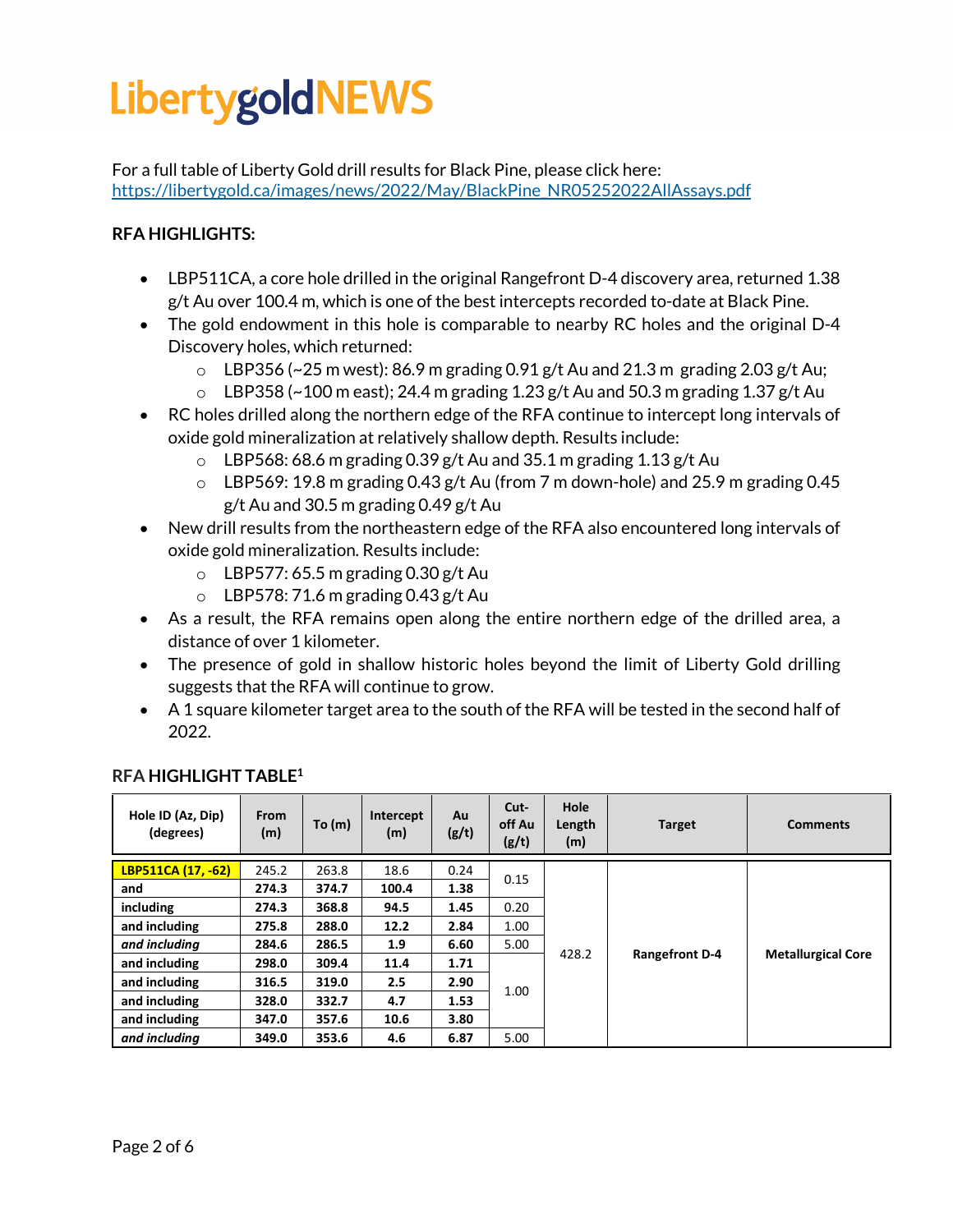#### **RFA HIGHLIGHT TABLE1 (continued)**

| LBP568 (120, -55) | 29.0  | 35.1  | 6.1  | 0.36 | 0.20 |       |                                  |                            |
|-------------------|-------|-------|------|------|------|-------|----------------------------------|----------------------------|
| and               | 44.2  | 53.3  | 9.1  | 0.26 | 0.15 | 274.3 | <b>Rangefront North</b>          | <b>Resource Definition</b> |
| and               | 85.3  | 153.9 | 68.6 | 0.39 | 0.15 |       |                                  |                            |
| and including     | 109.7 | 112.8 | 3.0  | 1.16 | 1.00 |       |                                  |                            |
| and including     | 138.7 | 141.7 | 3.0  | 1.48 |      |       |                                  |                            |
| and               | 170.7 | 205.7 | 35.1 | 1.13 | 0.15 |       |                                  |                            |
| including         | 179.8 | 185.9 | 6.1  | 4.31 | 1.00 |       |                                  |                            |
| and including     | 181.4 | 184.4 | 3.0  | 6.22 | 5.00 |       |                                  |                            |
| including         | 190.5 | 192.0 | 1.5  | 1.22 | 1.00 |       |                                  |                            |
| LBP569 (220, -60) | 7.6   | 27.4  | 19.8 | 0.43 | 0.20 |       |                                  |                            |
| and               | 68.6  | 83.8  | 15.2 | 0.23 | 0.15 |       | <b>Rangefront North</b>          | Step-Out                   |
| and               | 131.1 | 157.0 | 25.9 | 0.45 | 0.15 |       |                                  |                            |
| including         | 149.4 | 150.9 | 1.5  | 1.01 | 1.00 | 263.7 |                                  |                            |
| and               | 217.9 | 248.4 | 30.5 | 0.49 | 0.15 |       |                                  |                            |
| including         | 221.0 | 248.4 | 27.4 | 0.53 | 0.20 |       |                                  |                            |
| and including     | 231.6 | 234.7 | 3.0  | 1.72 | 1.00 |       |                                  |                            |
| LBP571 (5, -78)   | 117.3 | 141.7 | 24.4 | 0.64 | 0.20 |       |                                  |                            |
| and               | 198.1 | 217.9 | 19.8 | 0.48 | 0.15 | 342.9 | Rangefront                       | <b>Resource Definition</b> |
| including         | 198.1 | 214.9 | 16.8 | 0.53 | 0.20 |       |                                  |                            |
| and including     | 210.3 | 211.8 | 1.5  | 1.38 | 1.00 |       |                                  |                            |
| LBP574 (295, -55) | 132.6 | 152.4 | 19.8 | 0.23 | 0.15 |       |                                  |                            |
| and               | 164.6 | 222.5 | 57.9 | 0.31 | 0.15 | 300.2 | Rangefront                       |                            |
| including         | 213.4 | 222.5 | 9.1  | 0.50 | 0.20 |       |                                  |                            |
| LBP576 (250, -90) | 68.6  | 79.2  | 10.7 | 0.19 | 0.15 |       |                                  |                            |
| and               | 80.8  | 106.7 | 25.9 | 0.25 | 0.15 |       | Rangefront<br><b>Northeast</b>   | Step-Out                   |
| including         | 80.8  | 96.0  | 15.2 | 0.29 | 0.20 |       |                                  |                            |
| and               | 108.2 | 147.8 | 39.6 | 0.29 | 0.15 | 281.9 |                                  |                            |
| including         | 111.3 | 146.3 | 35.1 | 0.31 | 0.20 |       |                                  |                            |
| and               | 172.2 | 190.5 | 18.3 | 0.50 |      |       |                                  |                            |
| including         | 184.4 | 187.5 | 3.0  | 1.53 | 1.00 |       |                                  |                            |
| LBP577 (250, -50) | 77.7  | 83.8  | 6.1  | 0.55 | 0.20 |       |                                  |                            |
| and               | 117.3 | 134.1 | 16.8 | 0.20 | 0.15 | 251.5 | Rangefront<br><b>Northeast</b>   | Step-Out                   |
| and               | 140.2 | 205.7 | 65.5 | 0.30 | 0.15 |       |                                  |                            |
| including         | 176.8 | 201.2 | 24.4 | 0.47 | 0.20 |       |                                  |                            |
| LBP578 (145, -50) | 158.5 | 230.1 | 71.6 | 0.43 | 0.15 | 294.1 | Rangefront                       | Step-out                   |
| including         | 208.8 | 214.9 | 6.1  | 1.45 | 1.00 |       | <b>Northeast</b>                 |                            |
| LBP579 (3, -60)   | 166.1 | 239.3 | 73.2 | 0.42 | 0.15 |       | 349.0<br><b>Rangefront South</b> | <b>Resource Definition</b> |
| including         | 166.1 | 224.0 | 57.9 | 0.48 | 0.20 |       |                                  |                            |
| LBP584 (25, -60)  | 103.6 | 131.1 | 27.4 | 0.25 | 0.15 |       |                                  | <b>Resource Definition</b> |
| and               | 195.1 | 234.7 | 39.6 | 0.32 | 0.15 |       |                                  |                            |
| including         | 208.8 | 233.2 | 24.4 | 0.40 | 0.20 | 300.2 | Rangefront                       |                            |
| and               | 249.9 | 272.8 | 22.9 | 0.20 | 0.15 |       |                                  |                            |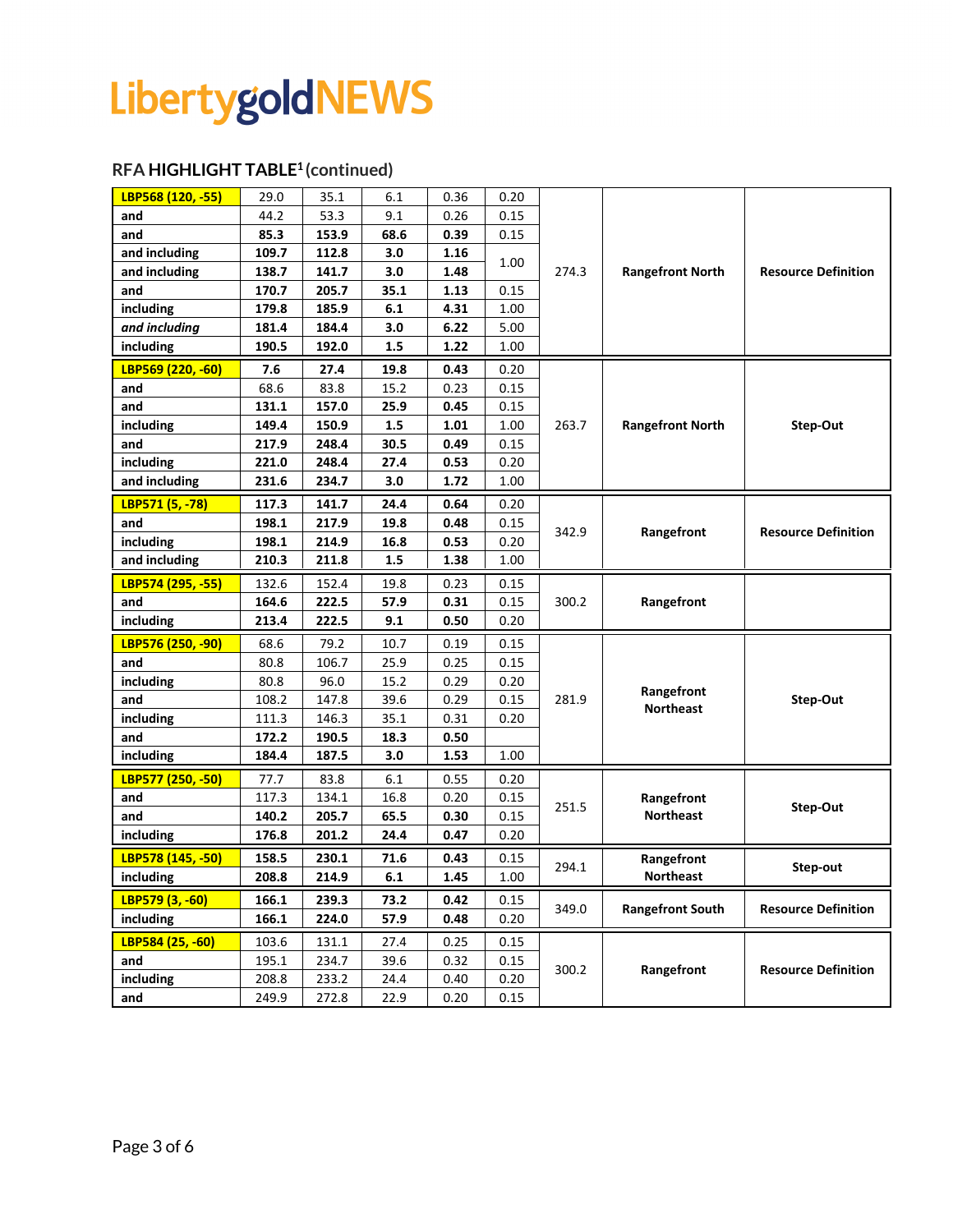| LBP585 (65, -55) | 152.4 | 216.4 | 64.0 | 0.39 | 0.15 |       |                           |                            |
|------------------|-------|-------|------|------|------|-------|---------------------------|----------------------------|
| including        | 184.4 | 199.6 | 15.2 | 0.68 | 0.20 |       |                           |                            |
| and including    | 185.9 | 190.5 | 4.6  | 1.45 | 1.00 |       |                           |                            |
| including        | 204.2 | 214.9 | 10.7 | 0.72 | 0.20 | 300.2 | <b>Rangefront Central</b> | <b>Resource Definition</b> |
| and including    | 208.8 | 211.8 | 3.0  | 1.25 | 1.00 |       |                           |                            |
| and              | 225.6 | 236.2 | 10.7 | 0.64 | 0.15 |       |                           |                            |
| and including    | 225.6 | 228.6 | 3.0  | 1.67 | 1.00 |       |                           |                            |

#### **RFA HIGHLIGHT TABLE1 (continued)**

<sup>1</sup>Liberty Gold has changed the reporting cut-offs to include a 0.15 g/t Au cut-off, to reflect the lower cut-offs used by most operating oxide heap-leach mines in the Great Basin. The 0.15 g/t Au cut off is not shown in the table if it is identical to the corresponding interval using a 0.2 g/t Au cut-off. Downhole thickness are reported herein; true width varies depending on drill hole dip, but generally ranges from 60% to 90% of true thickness. Gold grades are reported uncapped Some deep intervals in this area report reduced cyanide solubility; a full investigation involving the assay lab is ongoing. For a full table of results for this release, please see the link above.

#### **2022 WORK PROGRAM**

The 2022 exploration program at Black Pine commenced in January, with three RC and one core rig. Drilling through to the end of February focused on the lower-elevation RFA and M Zone with the goal to continue resource expansion and confirmation, with the core drill focused on metallurgical testing. On March 1, two drills were moved to Goldstrike to commence engineering, resource upgrade and metallurgical drilling, while two drills remain at Black Pine to focus on stepout drilling and new target testing.

Liberty Gold plans to aggressively advance Black Pine in 2022 with drilling, initial engineering and permitting programs and further de-risking activities, with the goal to update the resource estimate and Preliminary Economic Assessment in the second half of 2022, subject to further exploration success.

#### **ABOUT BLACK PINE**

Black Pine is located in the northern Great Basin, immediately adjacent to the Utah/Idaho border. It is a Carlin-style gold system, similar in many ways to the prolific deposits located along Nevada's Carlin trend. Like Nevada Gold Mines' Long Canyon deposit, Black Pine represents a growing number of Carlin-style gold systems located off the main Carlin and Cortez trends in underexplored parts of the Great Basin. The historic Black Pine Mine operated from 1992 to 1997, during a period of historically low gold prices, with 435,000 ounces of gold produced from five composite, shallow pits, with an average head grade of 0.63 g/t Au.

A mineral resource estimate containing an indicated mineral resource of 1,715,000 ounces of gold at an average grade of 0.51 g/t Au and totalling 105,075,000 tonnes; and an inferred mineral resource of 370,000 ounces of gold at an average grade of 0.37 g/t Au and totalling 31,211,000 tonnes was released on July 13, 2021, with the resource technical report filed on SEDAR on August 19, 2021, and available on the Liberty Gold website.

A virtual site tour and 3D model of Black Pine property, including details about the geology and mineralization, is available on the homepage of the Company's website: [libertygold.ca](https://libertygold.ca/)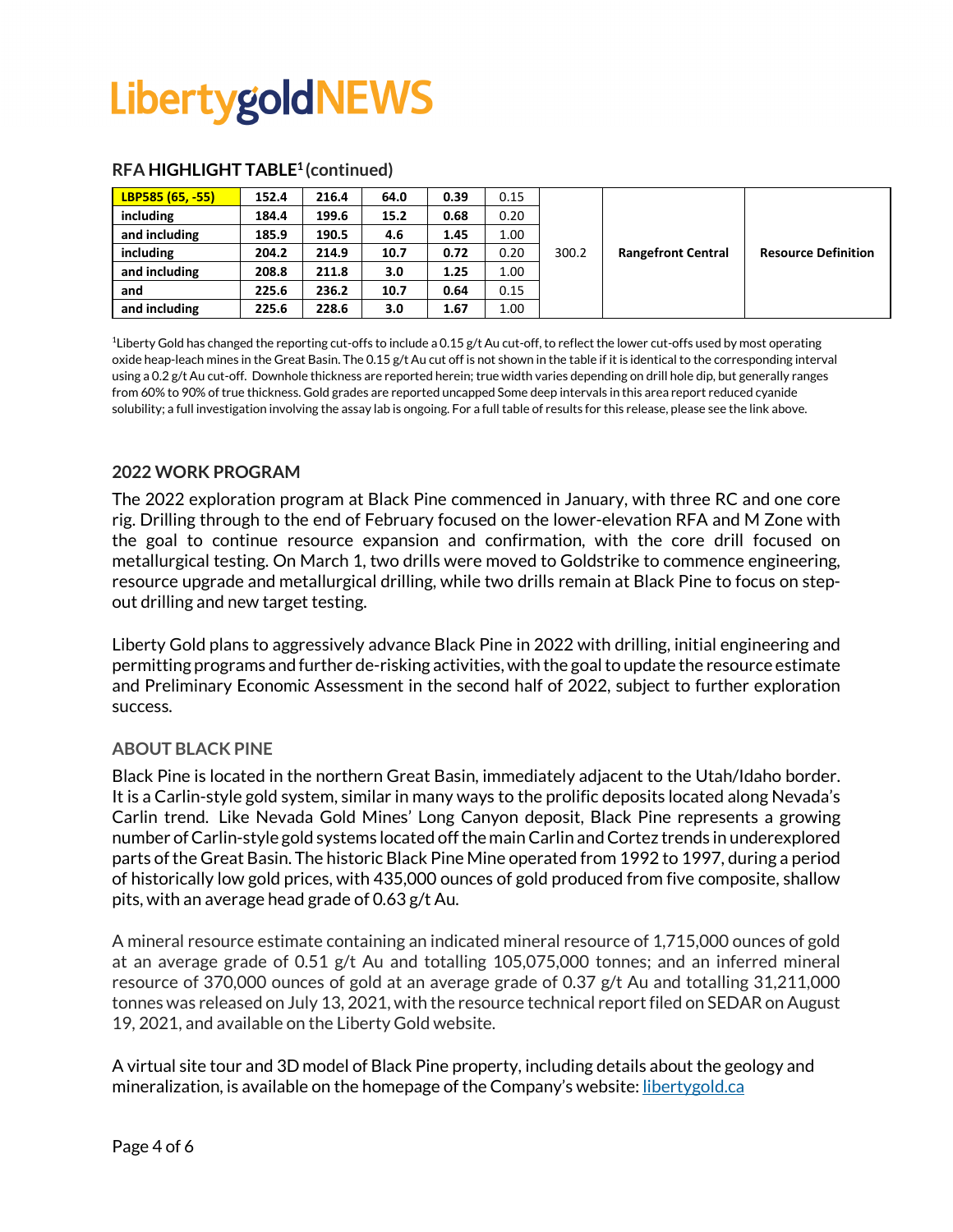#### **QUALITY ASSURANCE – QUALITY CONTROL**

Drill composites were calculated using cut-offs of 0.15 g/t Au, 0.20 g/t Au, 1.0 g/t Au and 5.0 g/t Au. Drill intersections are reported as drilled thicknesses. True widths of the mineralized intervals vary between 30% and 100% of the reported lengths due to varying drill hole orientations but are typically in the range of 60% to 80% of true width. Drill samples were assayed by ALS Limited in Reno, Nevada for gold by Fire Assay of a 30 gram (1 assay ton) charge with an AA finish, or if over 5.0 g/t Au were re-assayed and completed with a gravimetric finish. For these samples, the gravimetric data were utilized in calculating gold intersections. For any samples assaying over 0.10 ppm an additional cyanide leach analysis is done where the sample is treated with a 0.25% NaCN solution and rolled for an hour. An aliquot of the final leach solution is then centrifuged and analyzed by Atomic Absorption Spectroscopy. QA/QC for all drill samples consists of the insertion and continual monitoring of numerous standards and blanks into the sample stream, and the collection of duplicate samples at random intervals within each batch. Selected holes are also analyzed for a 51 multi-element geochemical suite by ICP-MS. ALS Geochemistry-Reno is ISO 17025:2005 Accredited, with the Elko prep lab listed on the scope of accreditation.

#### **QUALIFIED PERSON**

Moira Smith, Ph.D., P.Geo., Vice-President Exploration and Geoscience, Liberty Gold, is the Company's designated Qualified Person for this news release within the meaning of National Instrument 43-101 Standards of Disclosure for Mineral Projects ("NI 43-101") and has reviewed and validated that the information contained in the release is accurate.

#### **ABOUT LIBERTY GOLD**

Liberty Gold is focused on exploring the Great Basin of the United States, home to large-scale gold projects that are ideal for open-pit mining. This region is one of the most prolific gold-producing regions in the world and stretches across Nevada and into Idaho and Utah. We know the Great Basin and are driven to discover and advance big gold deposits that can be mined profitably in openpit scenarios. Our flagship projects are Black Pine in Idaho and Goldstrike in Utah, both pastproducing open-pit mines, where previous operators only scratched the surface.

For more information, visit [libertygold.ca](https://libertygold.ca/) or contact:

#### **Susie Bell, Manager, Investor Relations** Phone: 604-632-4677 or Toll Free 1-877-632-4677 [info@libertygold.ca](mailto:info@libertygold.ca)

*All statements in this press release, other than statements of historical fact, are "forward-looking information" with respect to Liberty Gold within the meaning of applicable securities laws, including statements that address potential quantity and/or grade of minerals. Forward-looking information is often, but not always, identified by the use of words such as "seek", "anticipate", "plan", "continue", "planned", "expect", "project", "predict", "potential", "targeting", "intends", "believe", "potential", and similar expressions, or describes a "goal", or variation of such words and phrases or state that certain actions, events or results "may", "should", "could", "would", "might" or "will" be taken, occur or be achieved. Forward-looking information is not a guarantee of future performance and is based upon a number of estimates and assumptions of management at the date the statements are made including, among others, assumptions about future prices of gold, and other metal prices, currency exchange rates and interest rates, favourable operating conditions, political stability, obtaining governmental approvals and financing on time, obtaining renewals for existing licenses and permits and obtaining required licenses and permits, labour stability, stability in*